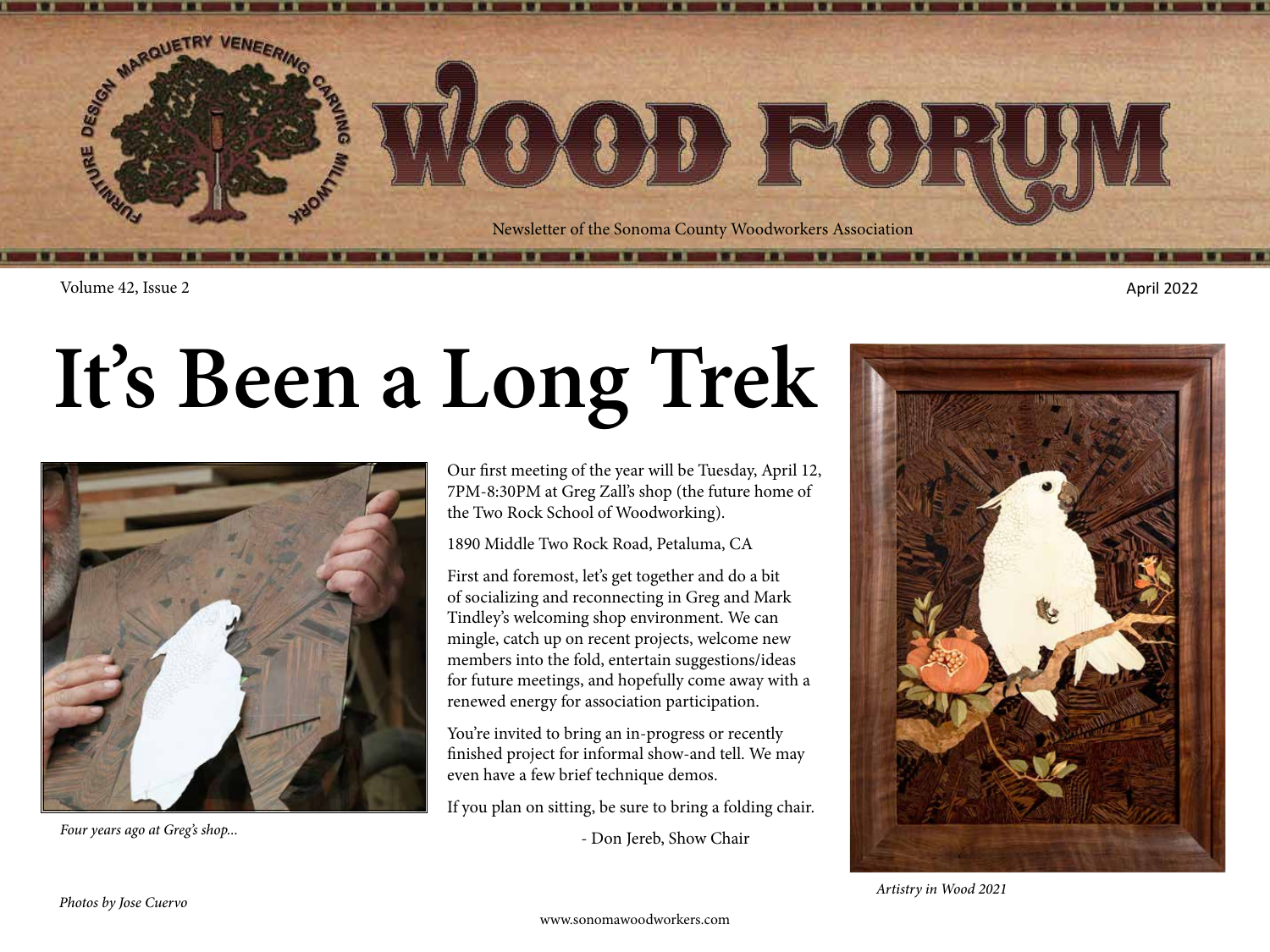## **The Pepperwood Chronicles, 2022**



## by Joe Scannell

The gang from Wine Country Woodturners got a jump on Spring cleaning this week. Wednesday morning, March 23, a crew of wood spinners organized by Charlie Saul converged on Calistoga Road in Santa Rosa and made the most of the generosity of two homeowners there. It seems a forty-five year old pepper tree had finally become a nuisance, its roots damaging a retaining wall and generally making itself no longer welcome.

SCWA was contacted last month by Sharon, the neighbor of Chris, the tree's owner, and she said she was interested in seeing the tree become something other than firewood. The tree was something out of a Harry Potter movie, all warty and covered in burls. I immediately recognized this as a job for the woodturners, and so I handed off the information to them.



The homeowners and the arborist worked out a plan whereby they would have two days of unimpeded work, then the turners would be given the green light on day three to come and load up the goodies.



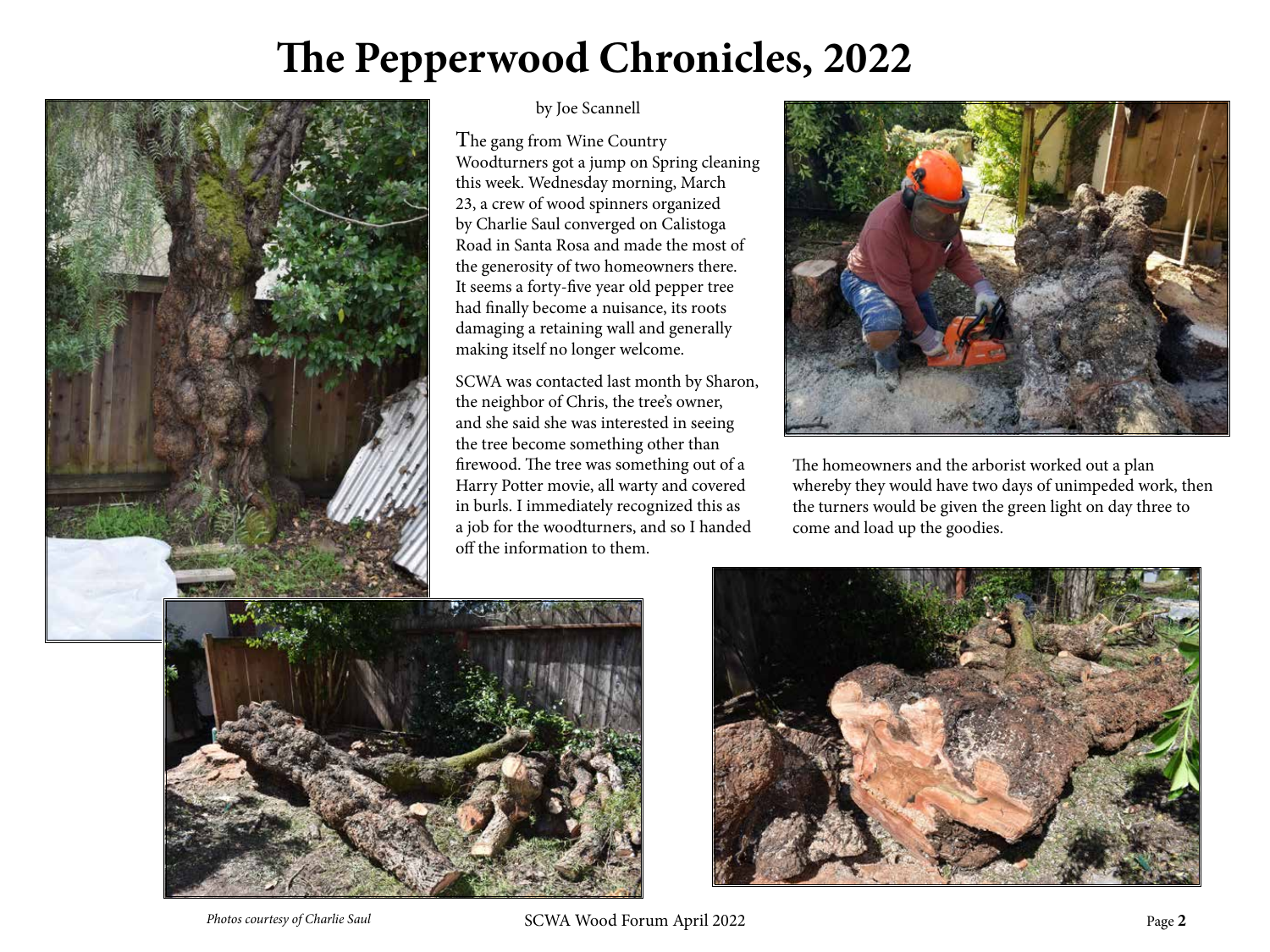



All of this was coordinated by Charlie Saul, and assisted by Rick White and Ralph Belton. By 2pm the wood was on the road with plans to share with Wine Country Woodturner members as well as BAWA members.

Charlie reported that although the heart of the tree was rotted, the vast majority of the wood should make excellent turnings. He wasted no time trying some, coring one block to produce three rough bowls, seen here.

Perhaps *Artistry in Wood 2022* will feature some of this wood, or am I rushing things?





SCWA Wood Forum April 2022 **Page 3**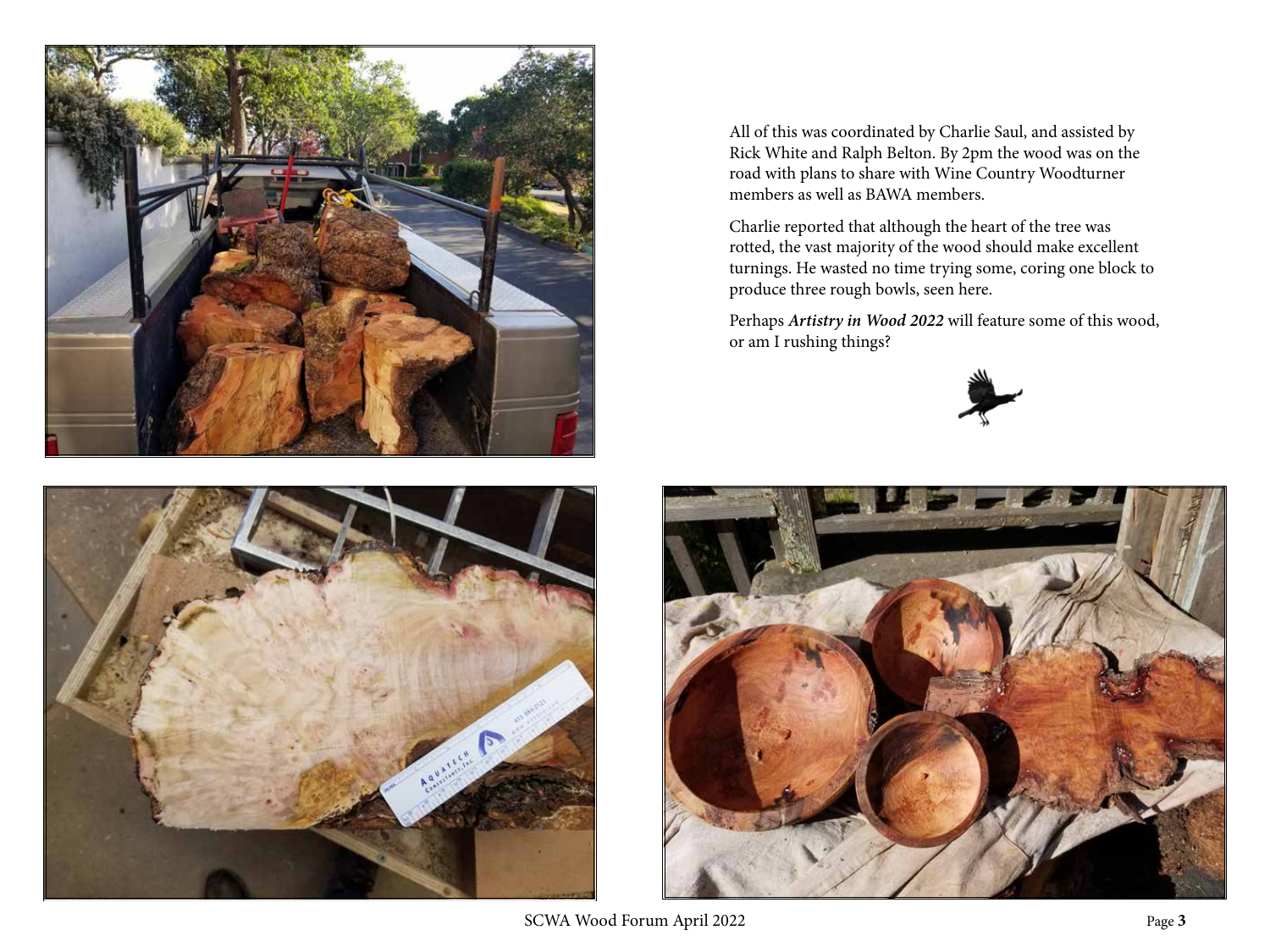

14.25" diameter, padauk, stands 3/4" high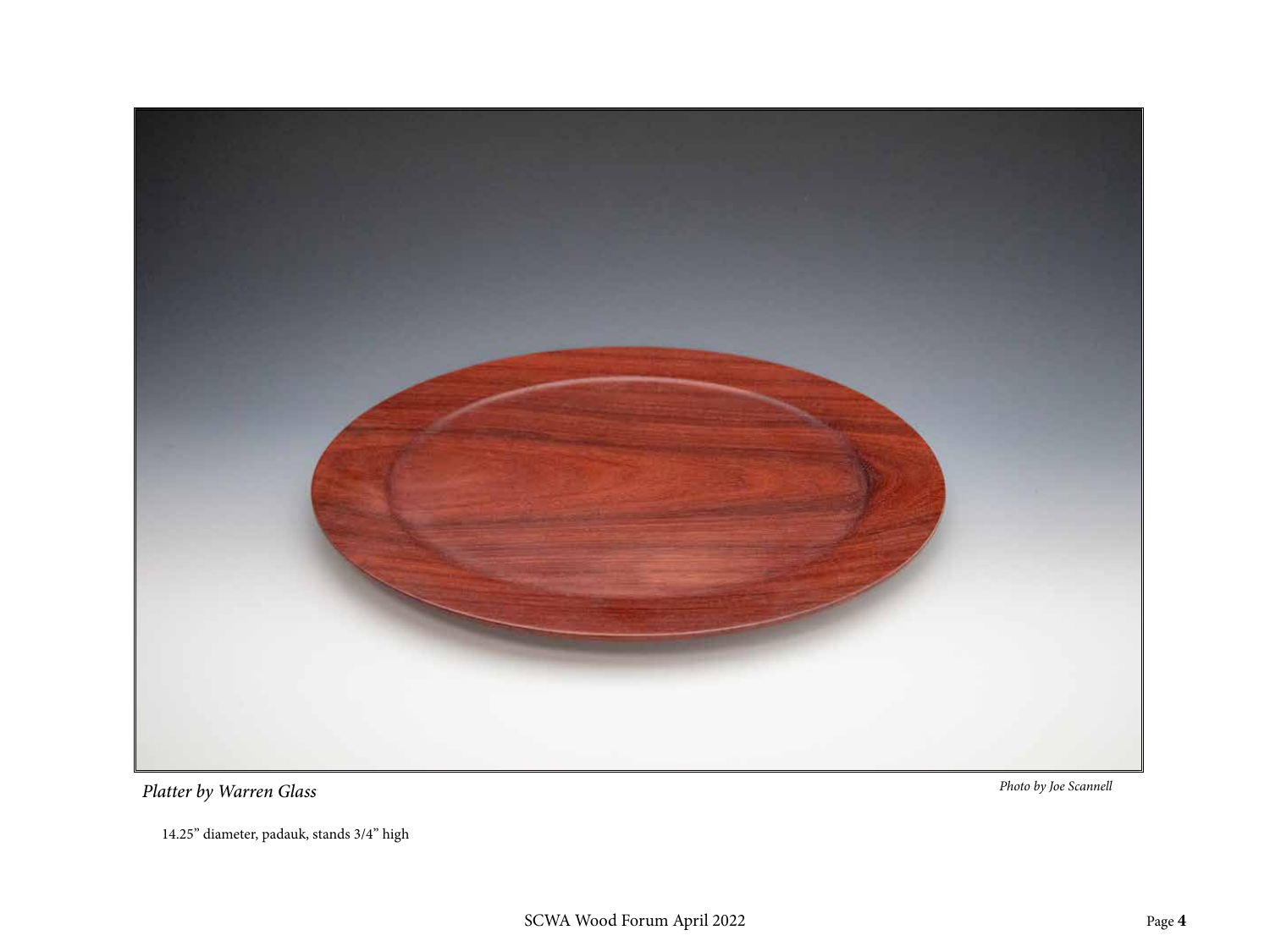![](_page_4_Picture_0.jpeg)

*Occasional Chair* by John Clark

*Photo by Debbie Wilson*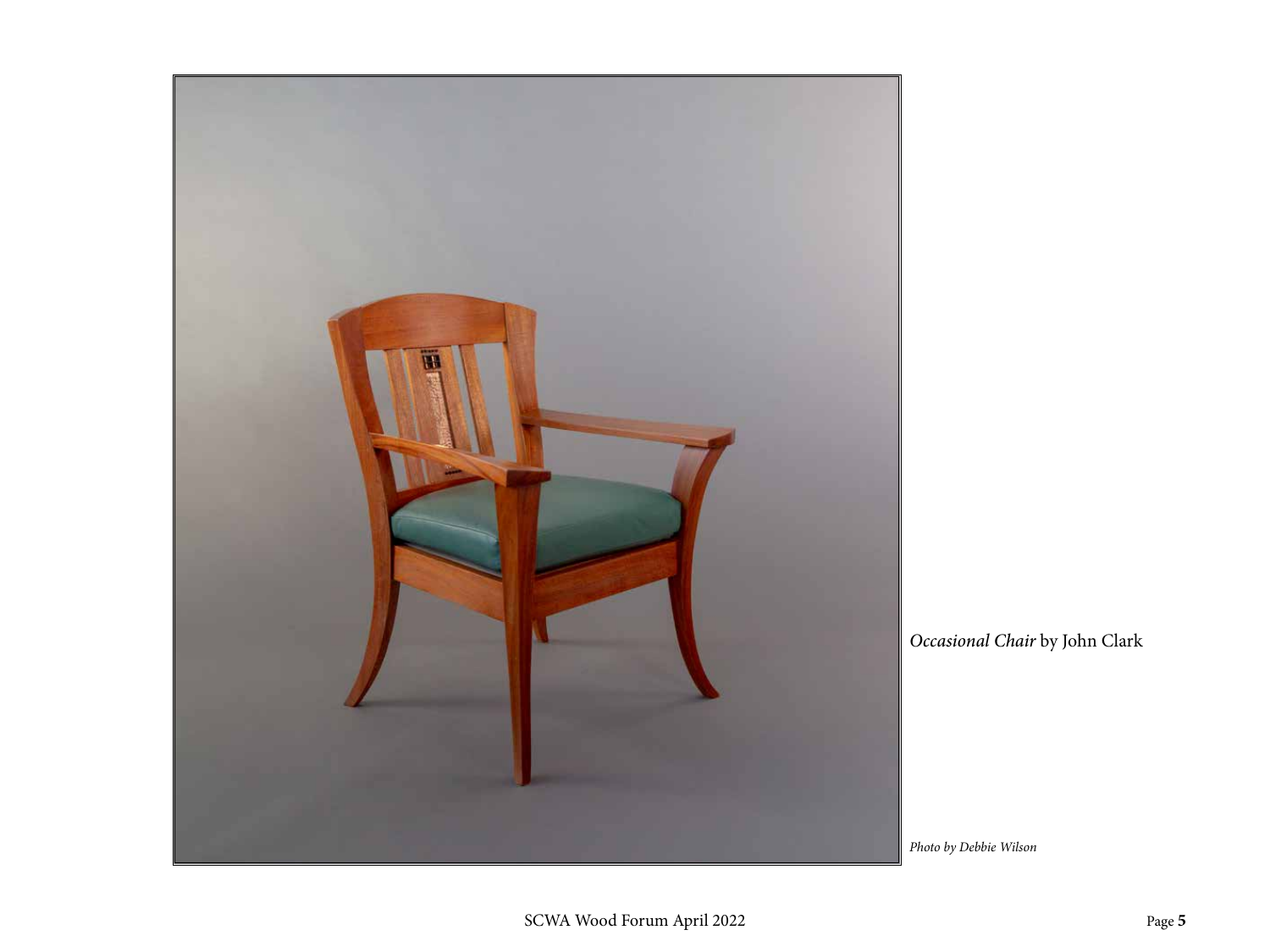![](_page_5_Picture_0.jpeg)

*Staved Hollow Form* by David Fleisig

*Photo by Joe Scannell*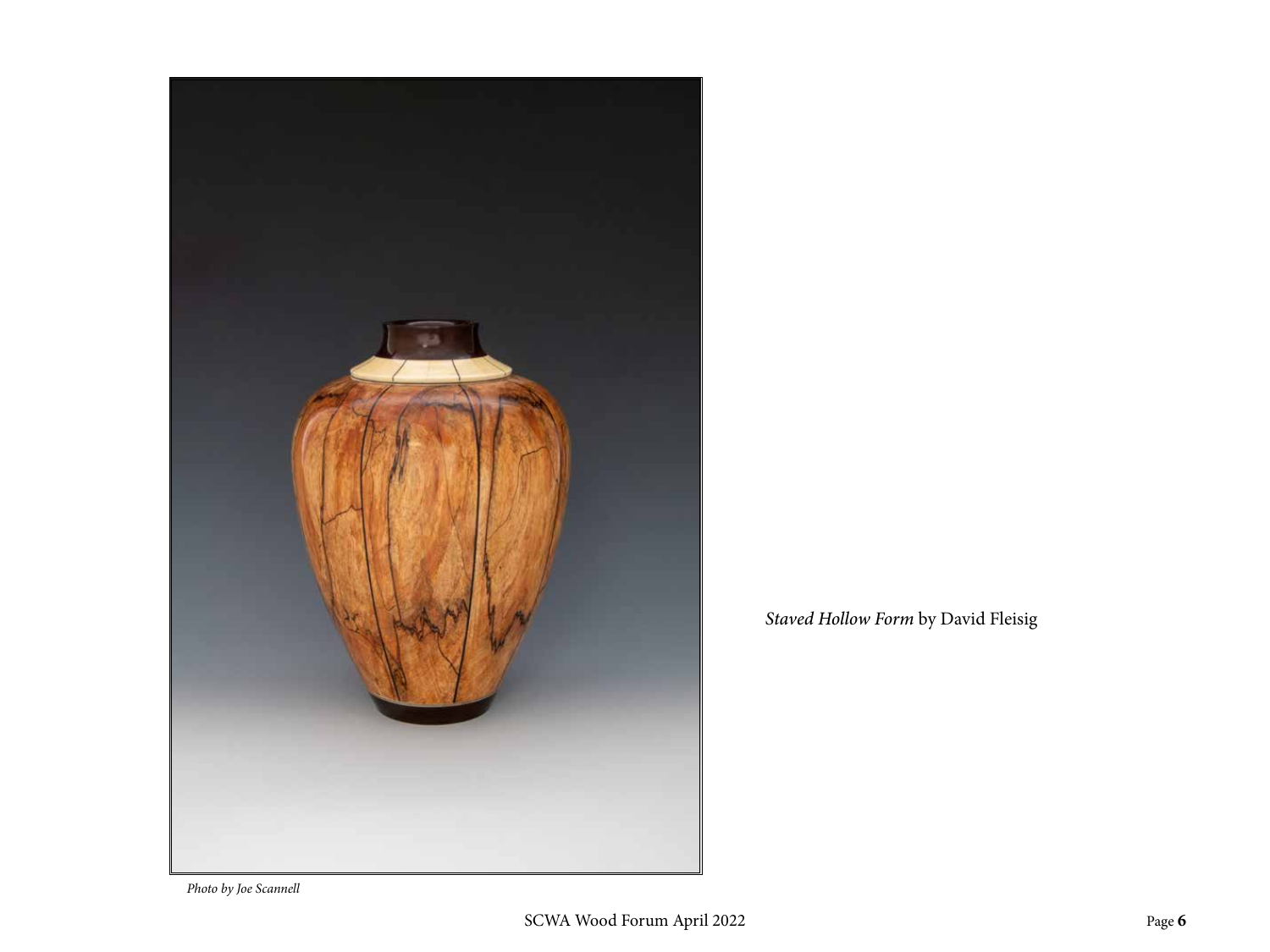*Petaluma Pecker Series - "Winking Pecker Too" Ritual Box* by Don Ajello

![](_page_6_Picture_1.jpeg)

![](_page_6_Picture_2.jpeg)

*Photos by Joe Scannell*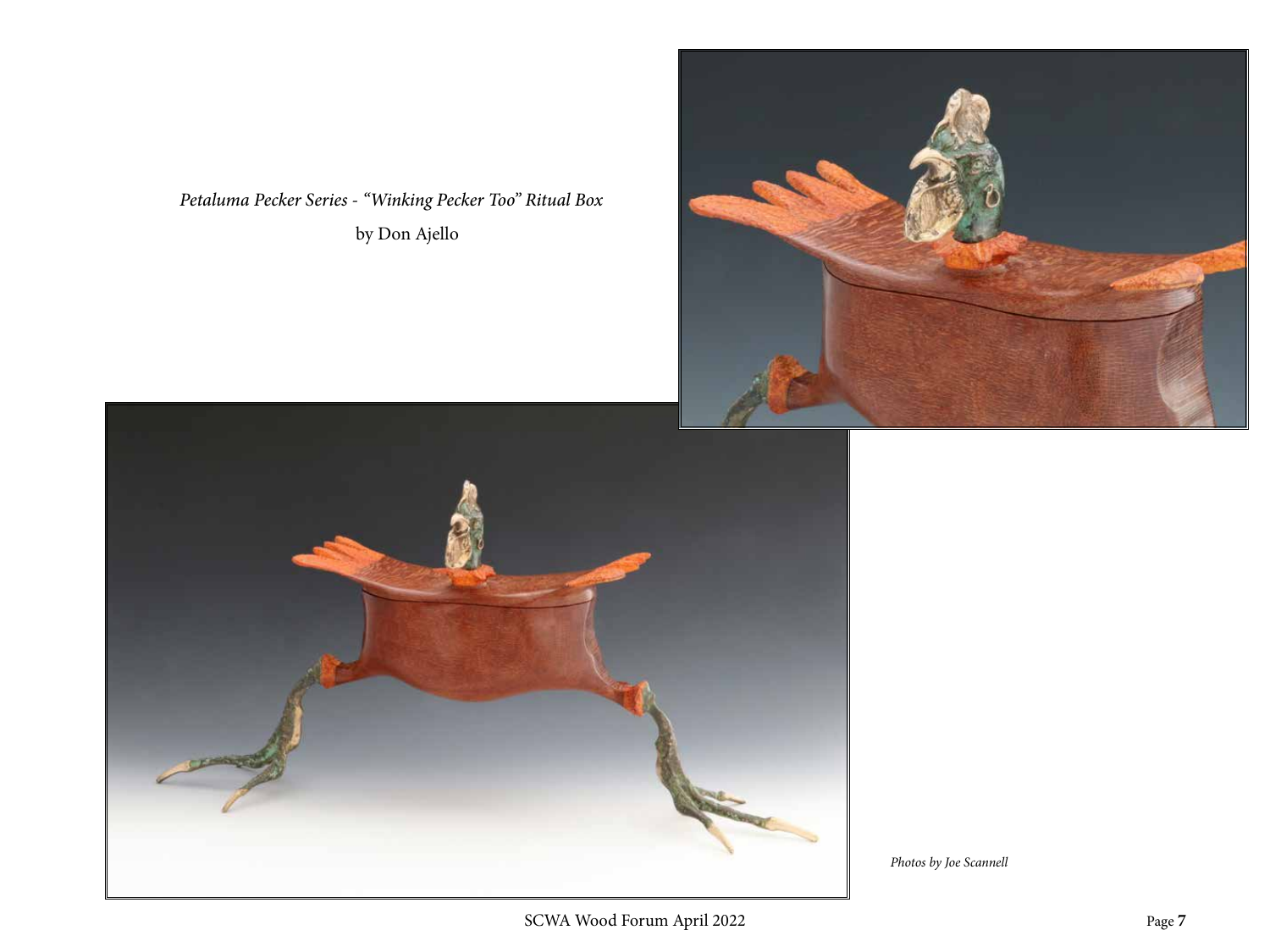![](_page_7_Picture_0.jpeg)

Cherry wood symbolizes rebirth, slender, and life's fragility. Urushi lacquer is regarded as a symbol of elegance. Shagreen is prized for its extreme durability, natural beauty and texture, and has been a symbol of power, prestige and wealth.

![](_page_7_Picture_2.jpeg)

*Photo by Joe Scannell*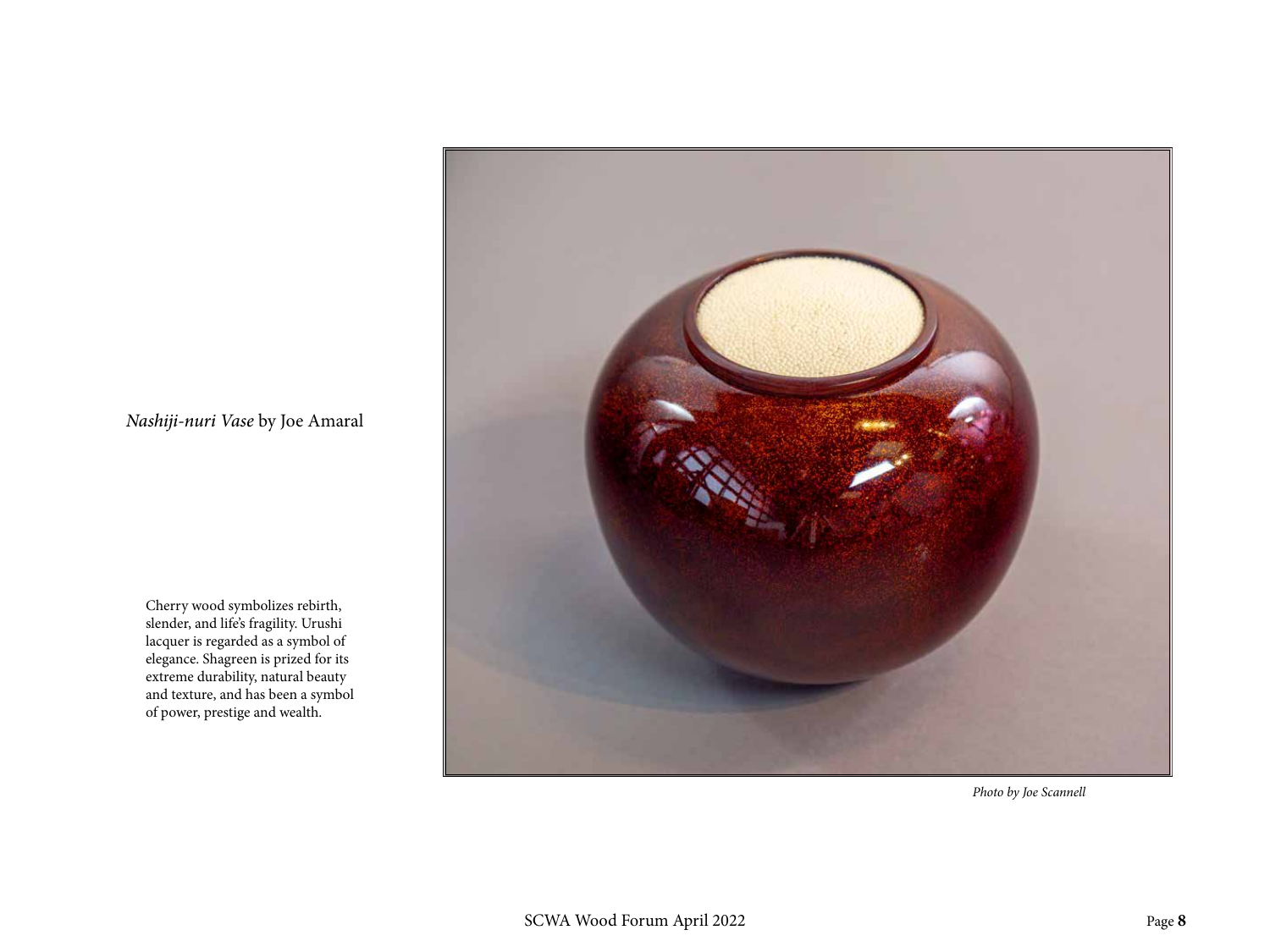![](_page_8_Picture_0.jpeg)

*Spirit Tree* by Michael Palace

*Photo by Debbie Wilson*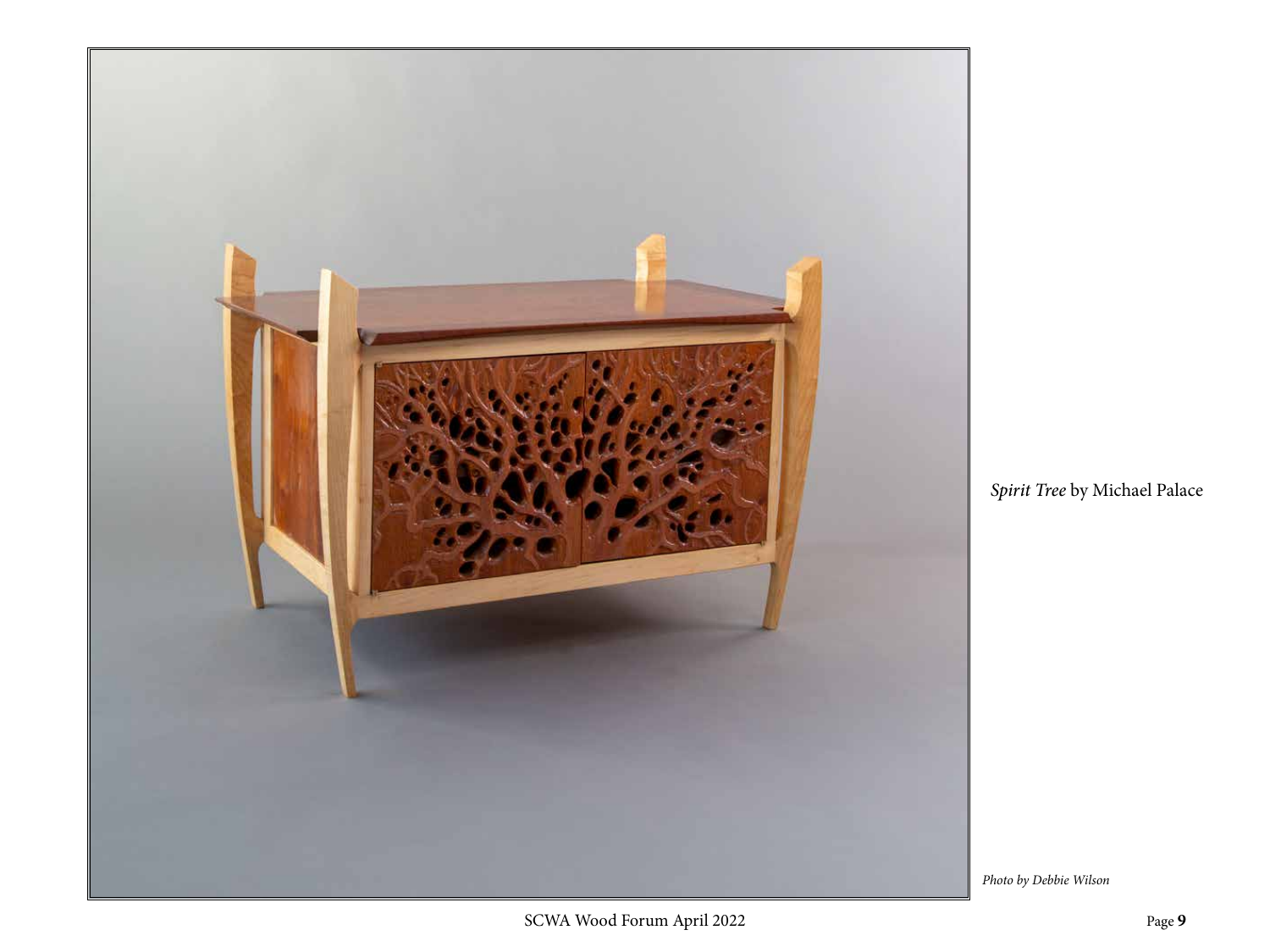![](_page_9_Picture_0.jpeg)

*Homage to the Haida* by Ray Schultze

This sculpture honors the Pacific Northwest Coast native peoples and their creation myth of Raven stealing the sun. Tired of darkness, Raven seized from a treasure box all of the universe's light. He tossed it into the sky with a flick of his beak.

*Photo by Debbie Wilson*